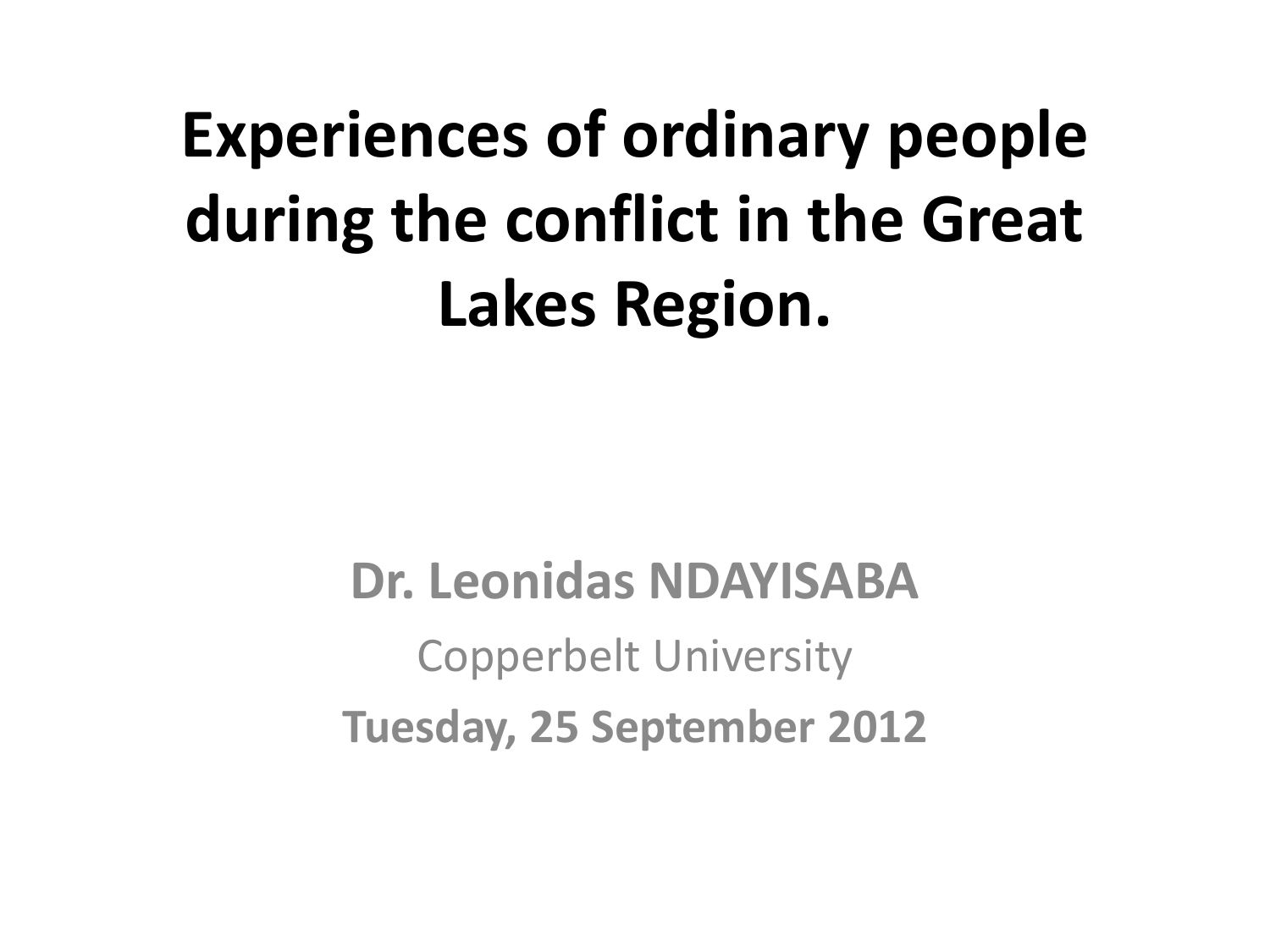### **STRUCTURE**

- Objectives
- The conflict dynamic in Burundi
- Impact on economic and social life
- Conclusion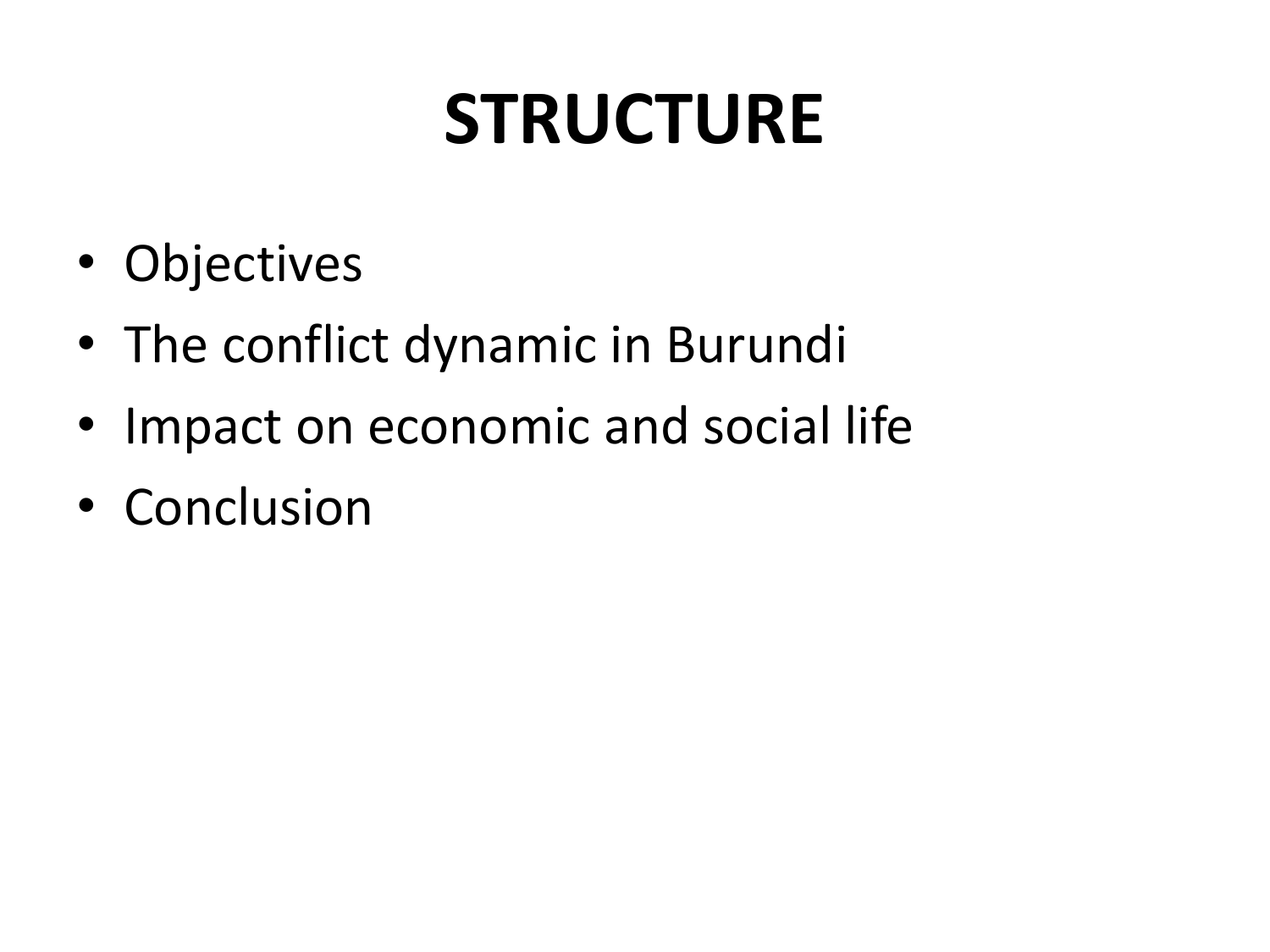### **Objectives**

- To provide background on the region;
- To point out the relation between the regional contexte and the dynamic of internal conflict in Burundi and the region;
- To brief the current situation and the main challenge ahead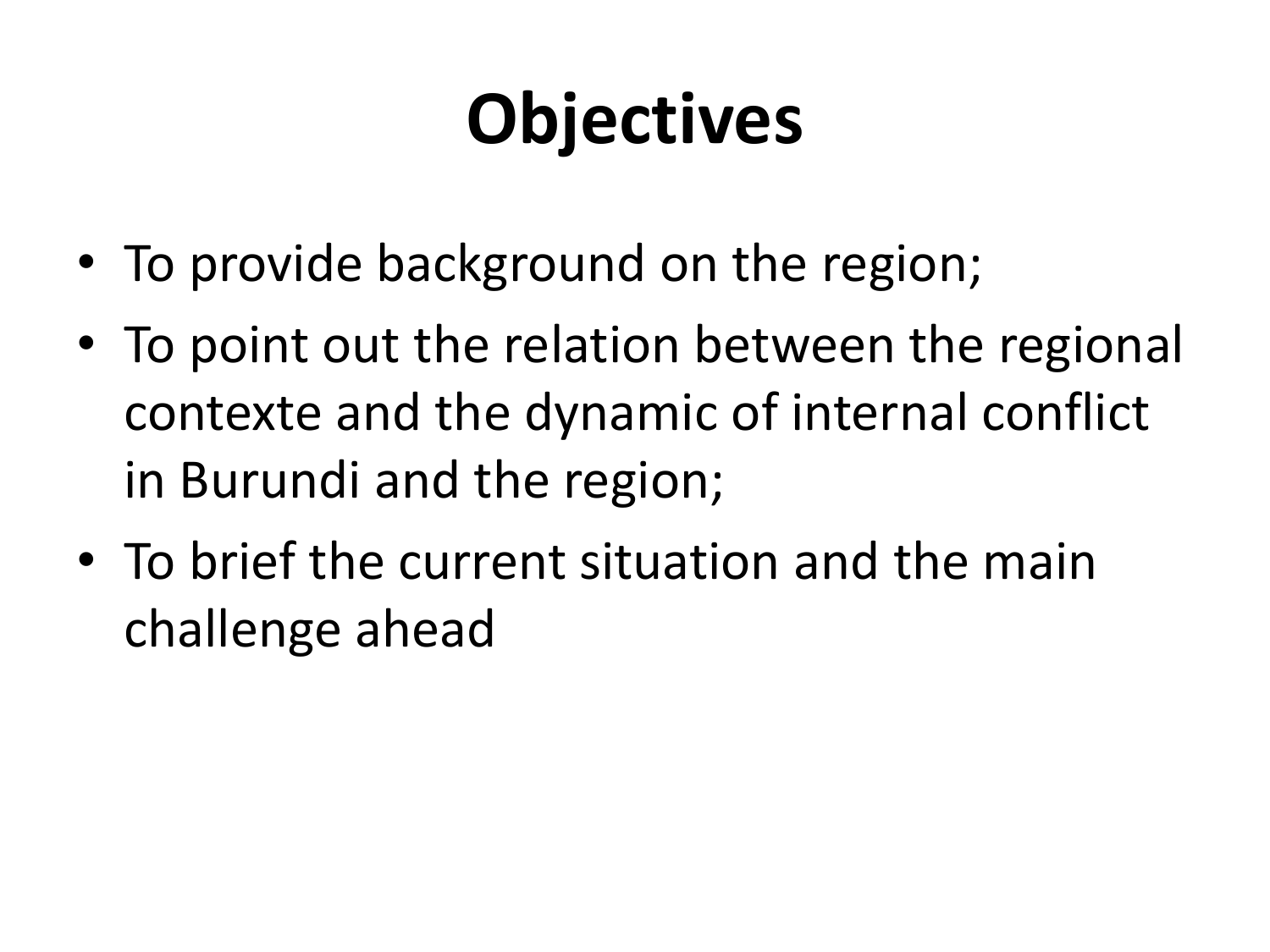#### **Geographical situation:**

- Great Lakes Region: Three countries (Rwanda, Buundi and Uganda); western parts of Tanzania, Eastern part of DR Congo
- That means: the GLR comprises both three countries, Tanzania, Kenya and DR Congo (and Kenya)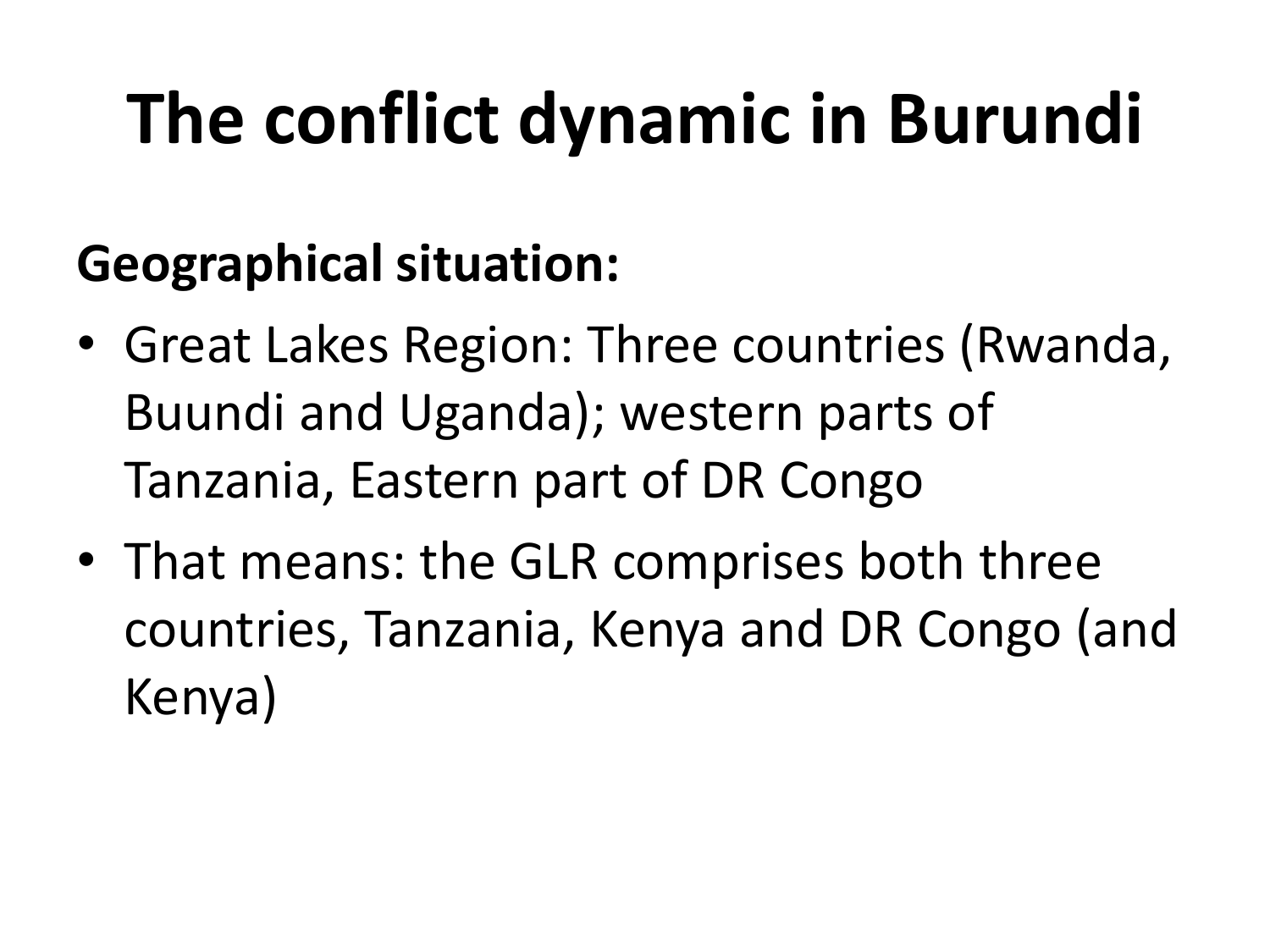- Physically and culturally, eastwards oriented;
- But Rwanda and Burundi were parts of the socalled Belgian Congo during the colonial period;

#### **Population:**

- Majority Hutu, minority Tutsi and Twa
- Large parts of the population outside the country in Tanzania, Uganda and DR Congo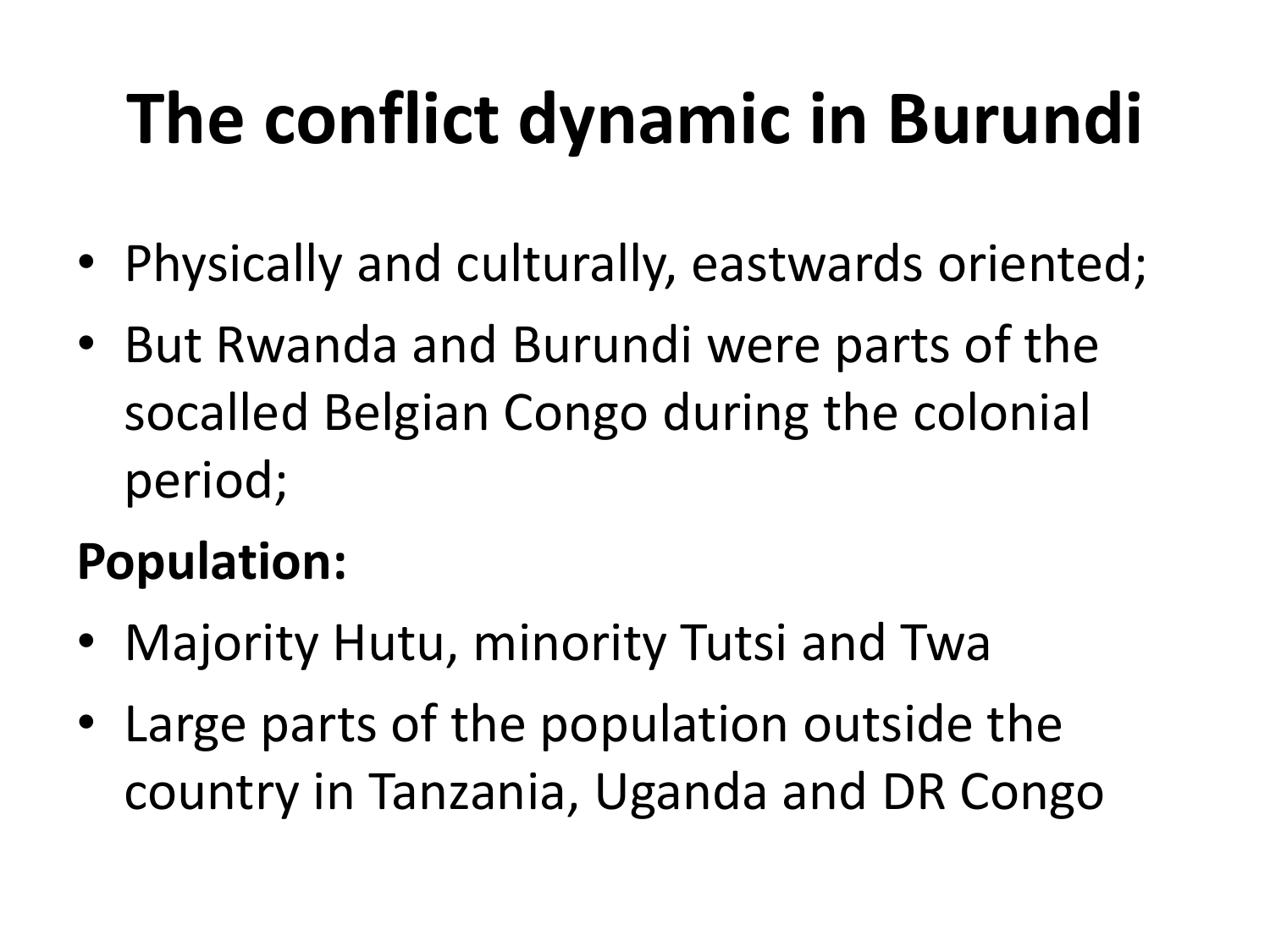Two colonial era,

- German presence 1890-1916
- Belgian colonisation: 1922-1962

#### **One colonial politics: The indirect rule**

- Support to the local authorities;
- Elite to bridge between the colonial authority and the local population
- Impact: difficult to implement the colonial politics , no responsability for the outcome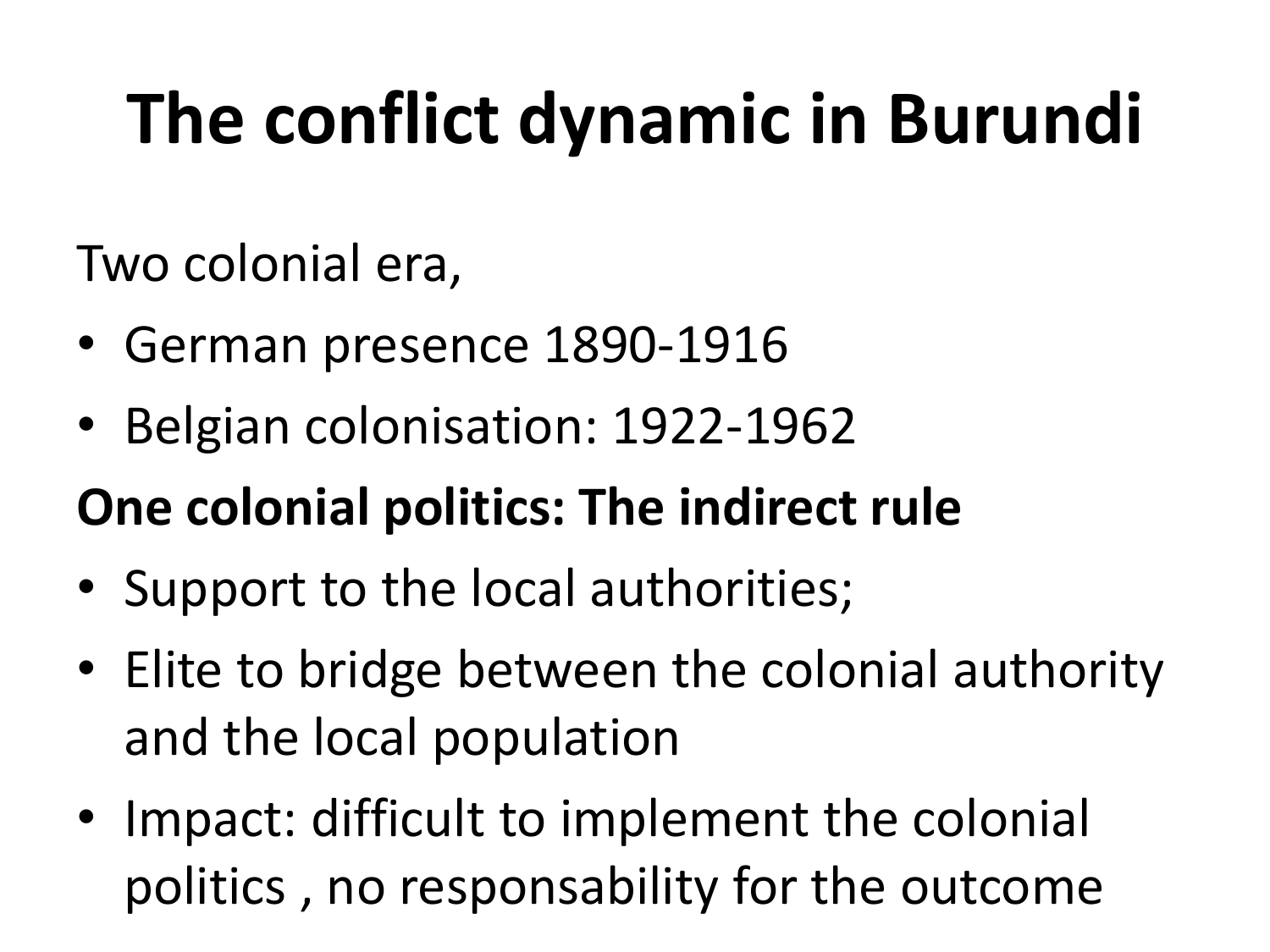- **Access to independence (01 July 1962)**
- Panafrican movement, nationalist leaders on power;
- **≻Strategic importance of Rwanda and Burundi** (they share borders with DR Congo);
- The «*Rwanda social revolution*» in 1959
- **E** Ideology: Hutu majority (excluded), Tutsi minority since centuries on power;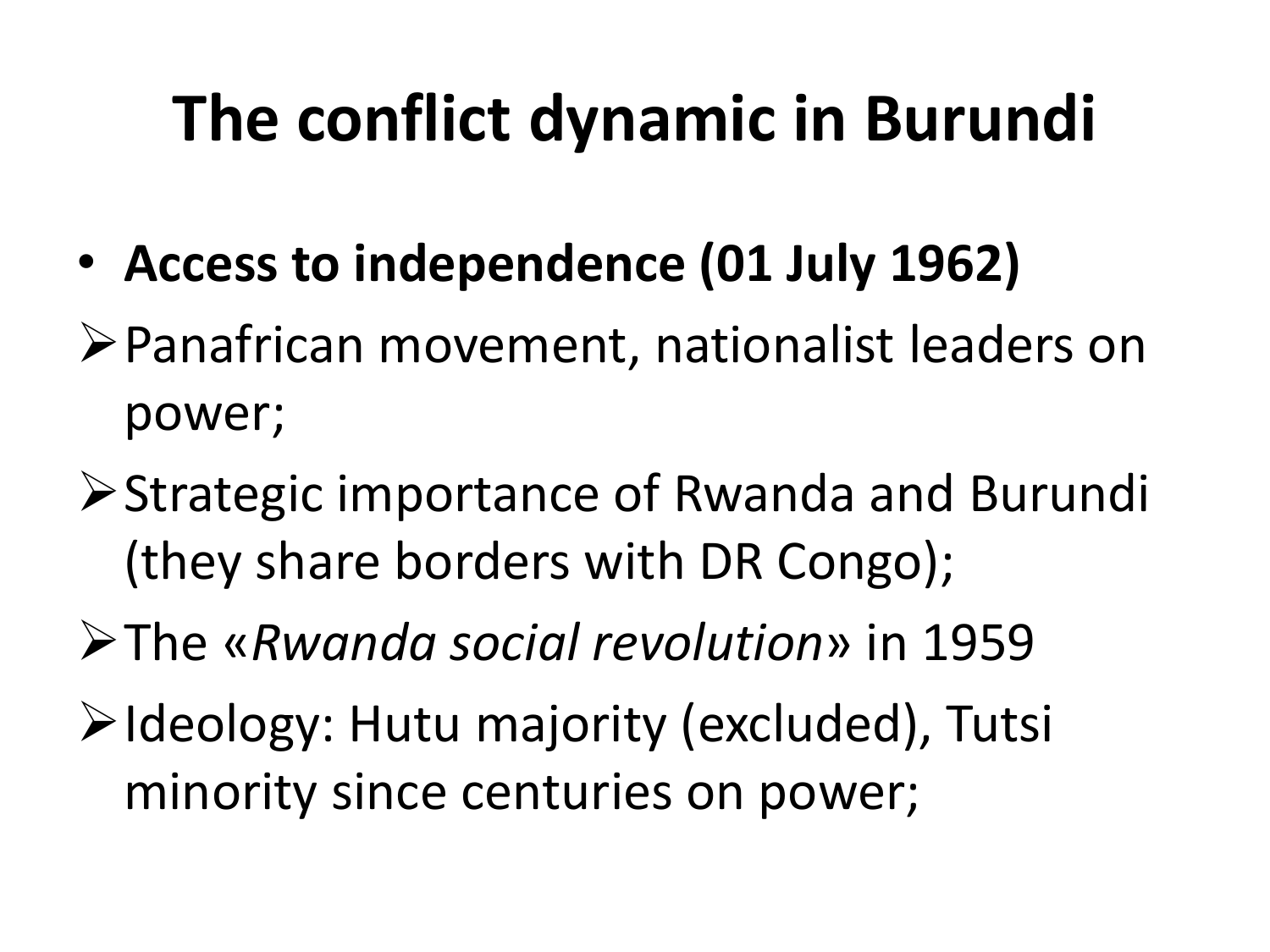**≻Outset of Kingdom, flow for thousands of Tutsi** to neigboring countries;

- **Example 1 Fear from parts of Tutsi and Hope for some** Hutu elite in Burundi
- $\triangleright$  Beginning of friction between the main two groups without settlement;
- Assasination of strong leaders;
- Lack of leadership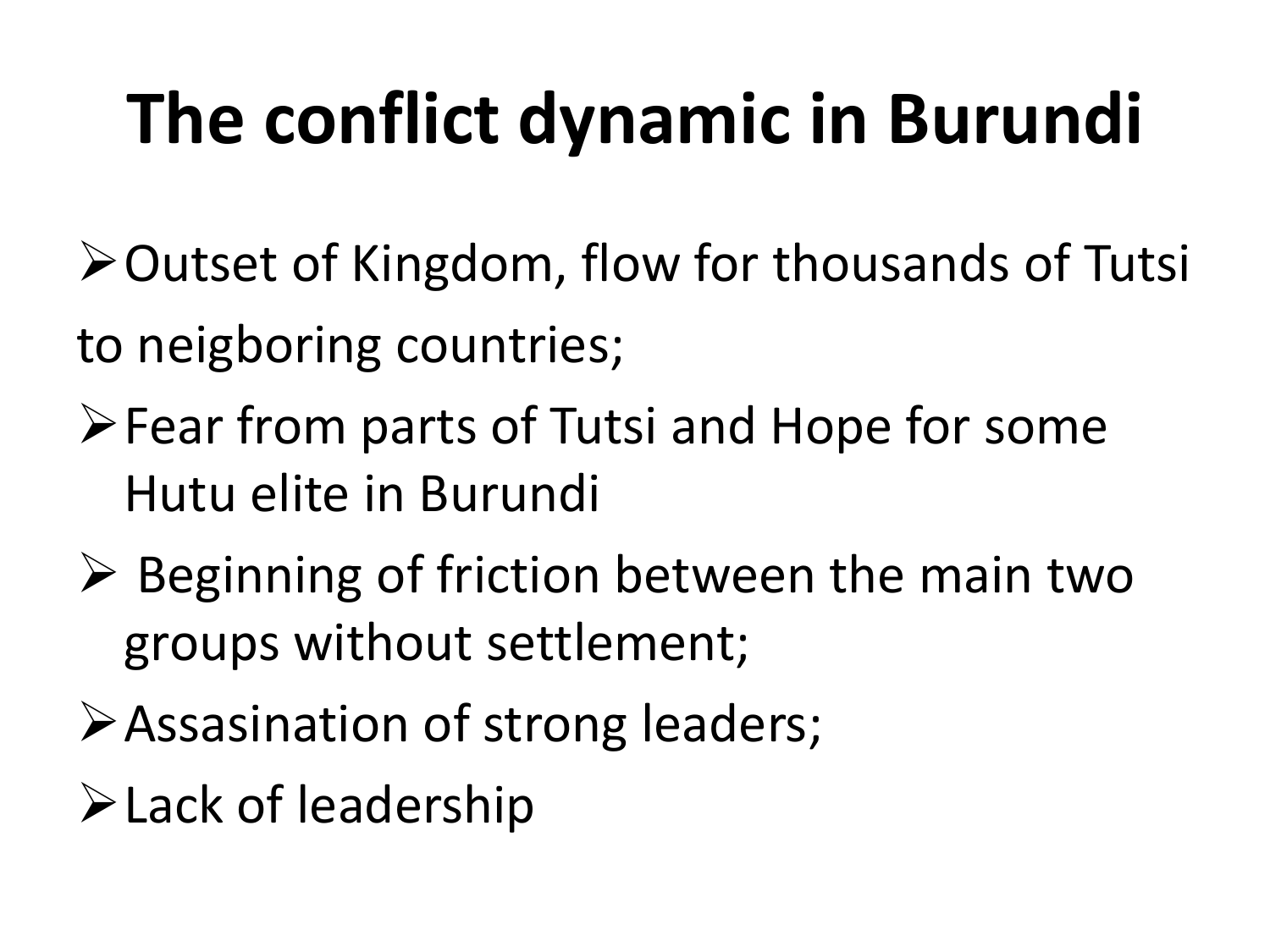#### **Escalation: from elite struggle to mass killings**

- Impossibility to keep the political and legal heritage;
- Constitution of 1962: «*the King reigns but doesn't govern*», participation of both groups in the political life
- At State's level: unconstitutional power shift, military coup in 1966, 1976, 1987, 1996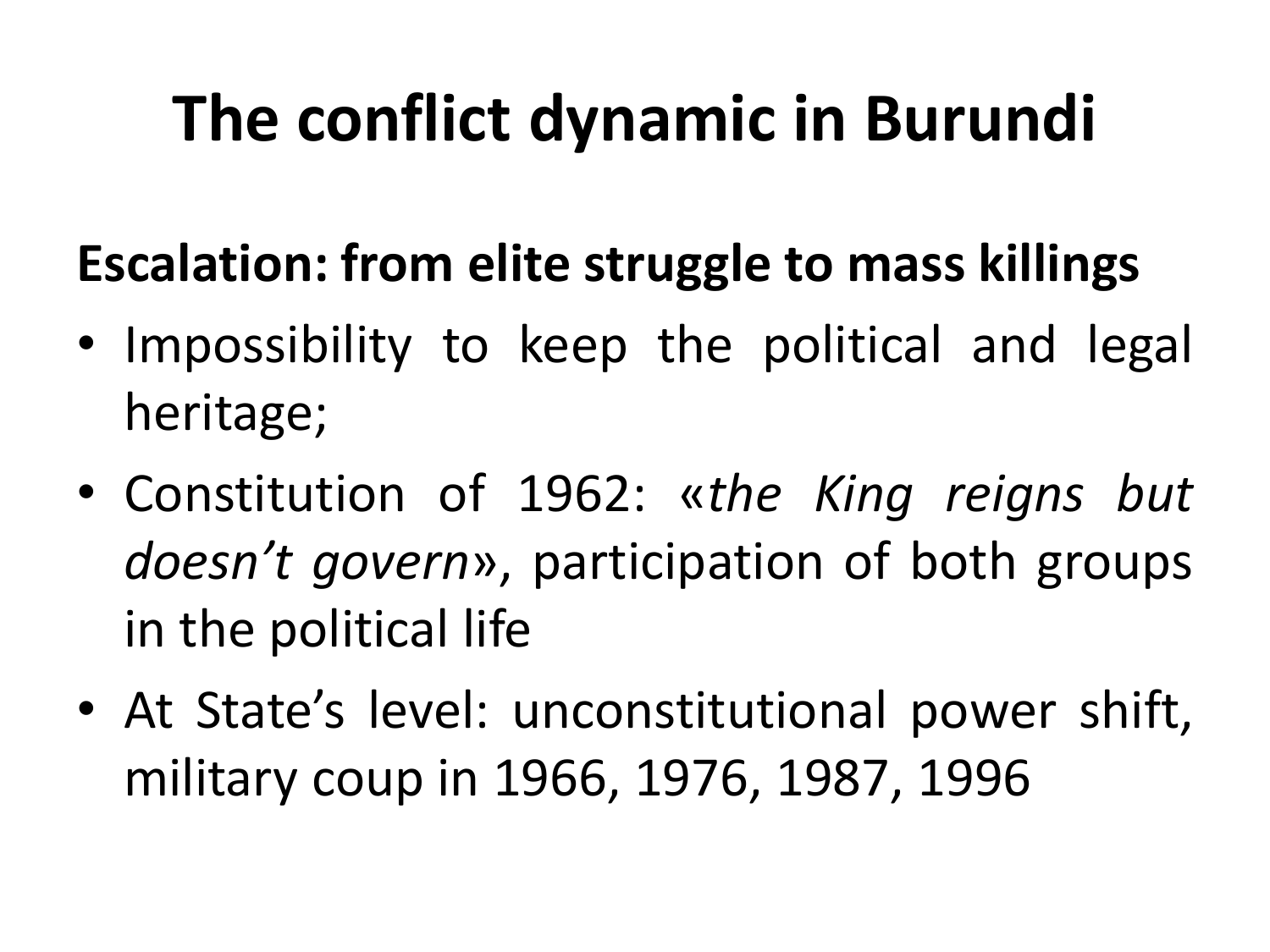- At social and group's level: civil war and juduciary trials, in 1965, 1969, 1971, 1972, 1988, 1993-2003
- Attack (stricke first) and repression
- All victims are not obviously actors, but one died because of his/her ethnic belonging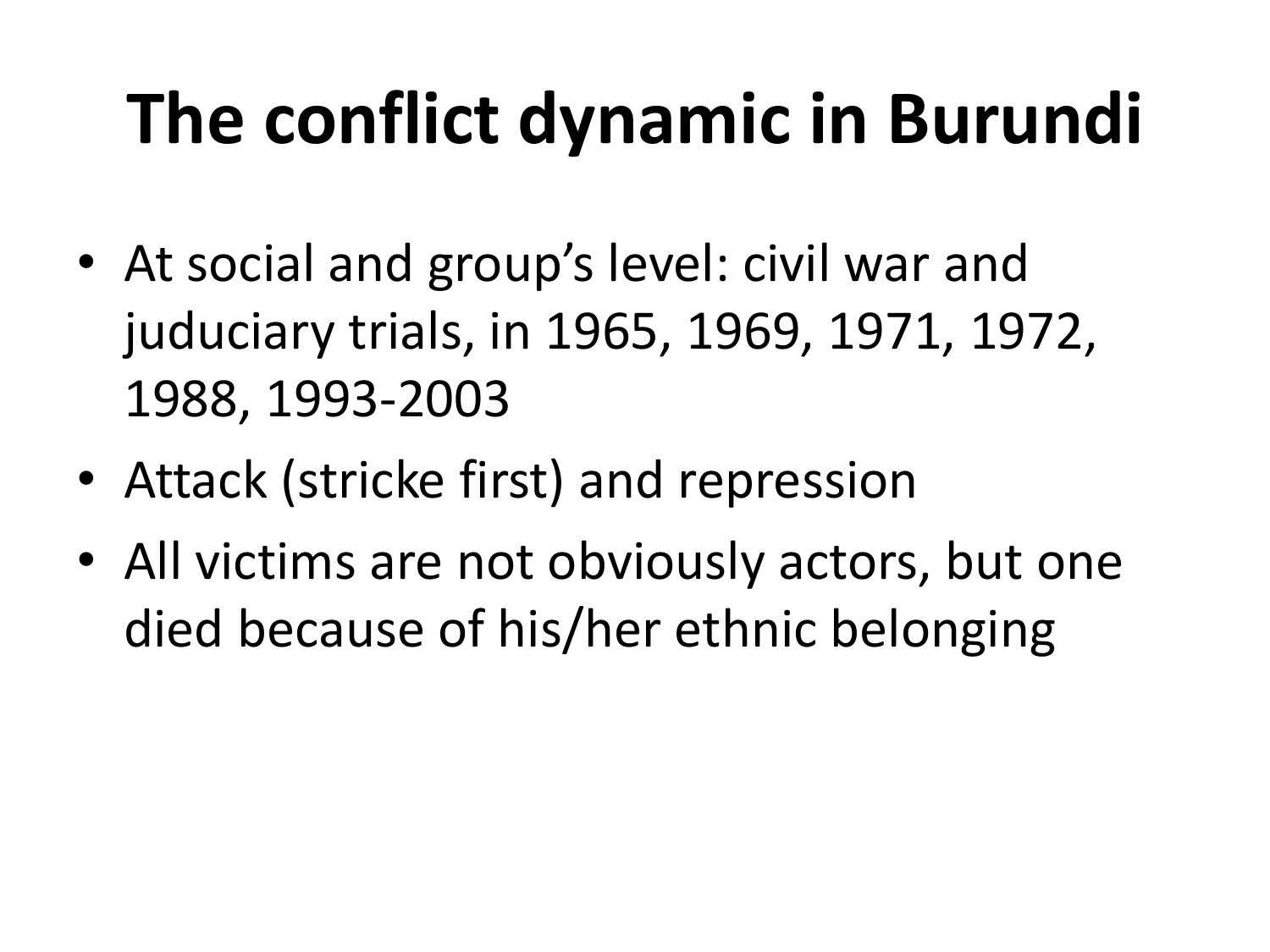#### **How to end the cycle of violence?**

In adressing two main questions:

- $\checkmark$  Legitimacy of the power and
- $\checkmark$  To ensure the end of political violence
- (to adress key issues related to economy,

eduaction, poverty, health care,

decentralization etc would be the function of the State)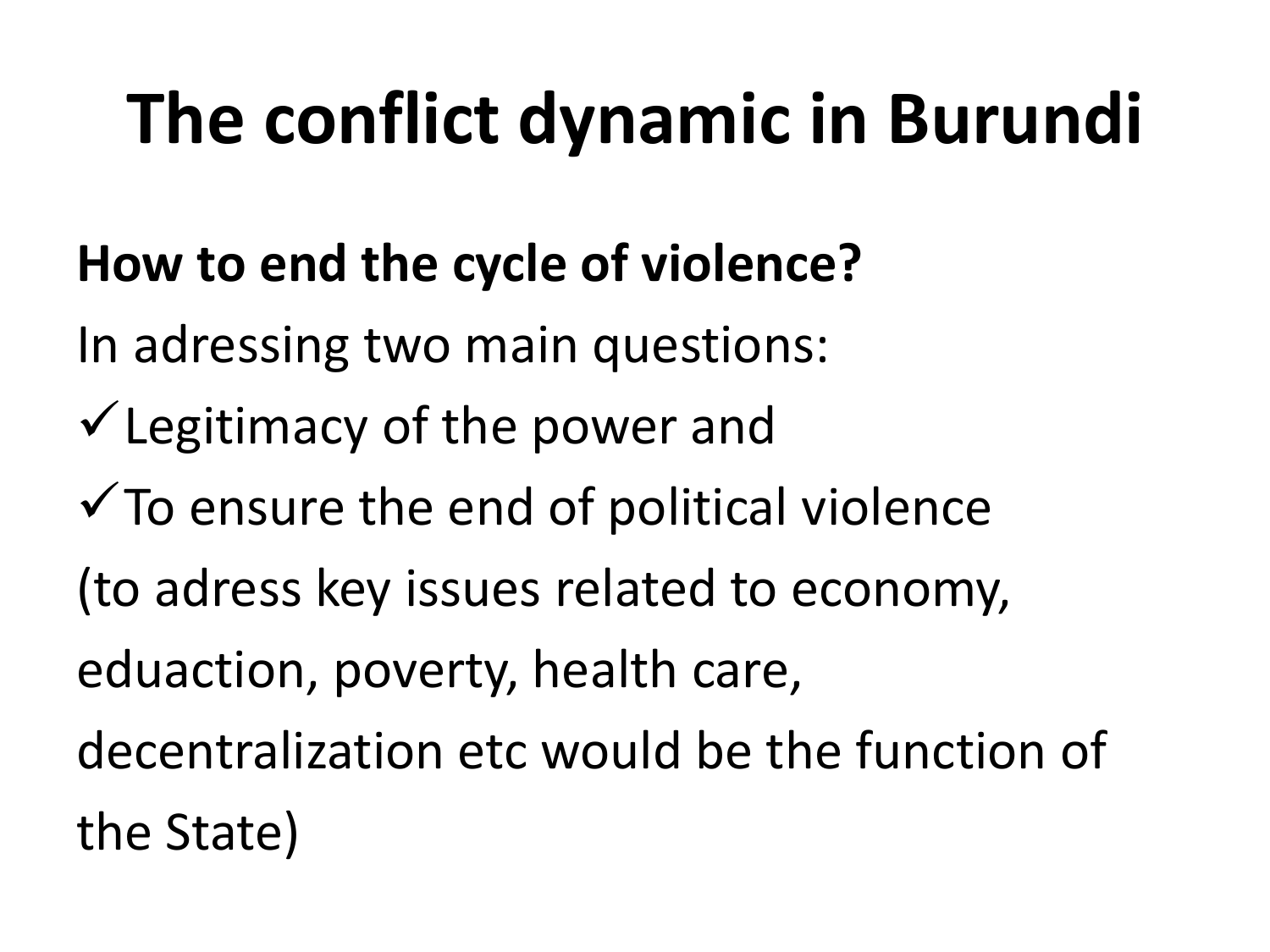- **Democratization process in June 1993 (Burundi):**
- Context of civil war in Rwanda between former
- Tutsi refugees and the Hutu-dominated government;
- $\triangleright$  Outside pressure to democratize the country;
- $\triangleright$  Fair elections and as outcome power shift to Hutu;
- $\triangleright$  without transition and accommodation after decades of fear and hatred discources;
- Military coup on 21 October 1993 and escalation
- $\triangleright$  Fight between government troops (seen as Tutsi) and different rebels groups (seen mainly Hutu)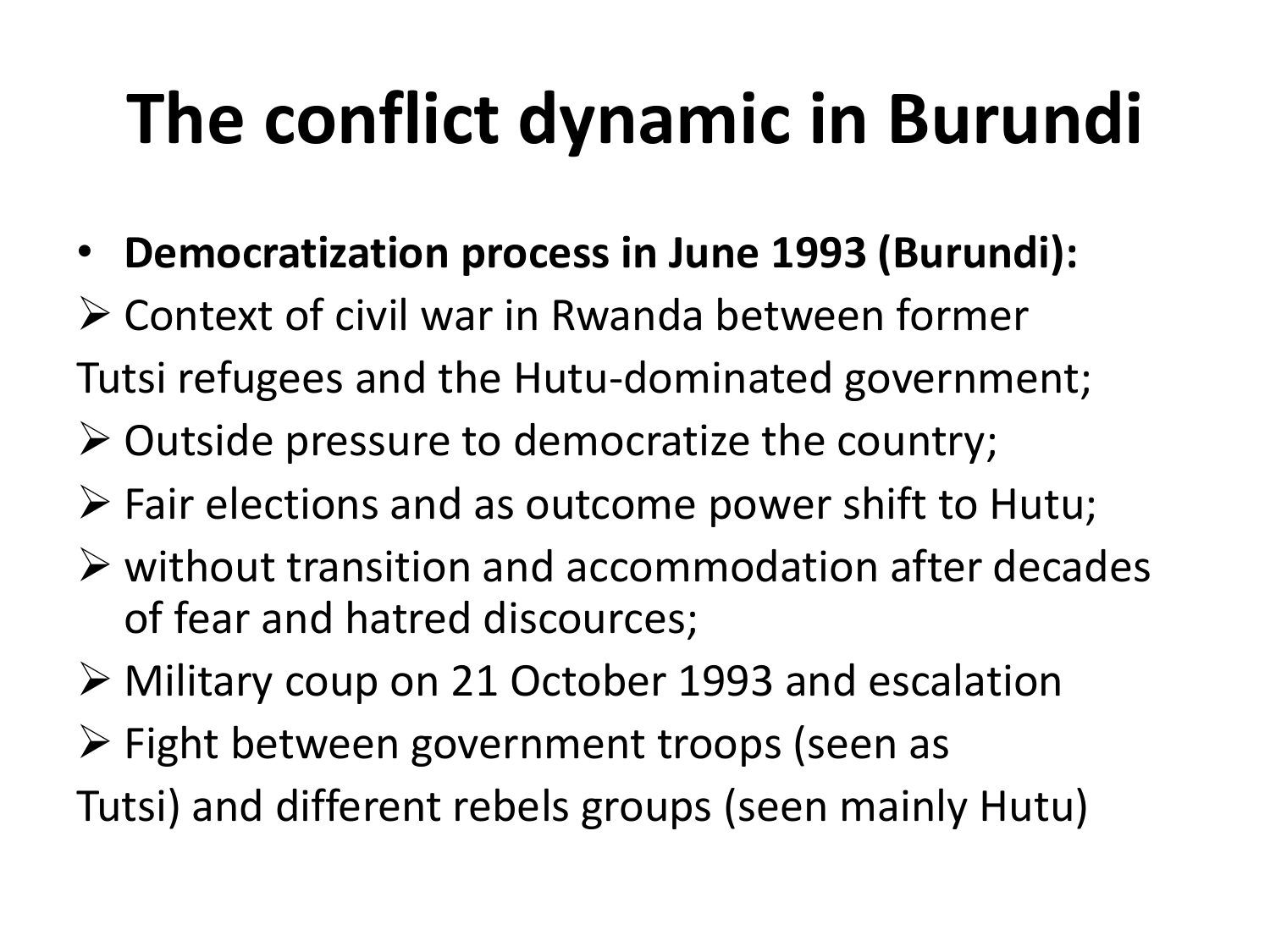- Beginn of the a long civil war within the country: 1993-2009
- 1993-1998: Civil war, on going dialogue
- 1998-2000: Peace negotiations in Arusha
- 2000-2005: Implementation and ownership
- 2005 and 2010: General elections
- 2010-2015: Set of a Truth and Reconciliation Commission; Special Tribunal for Burundi (?); land issue;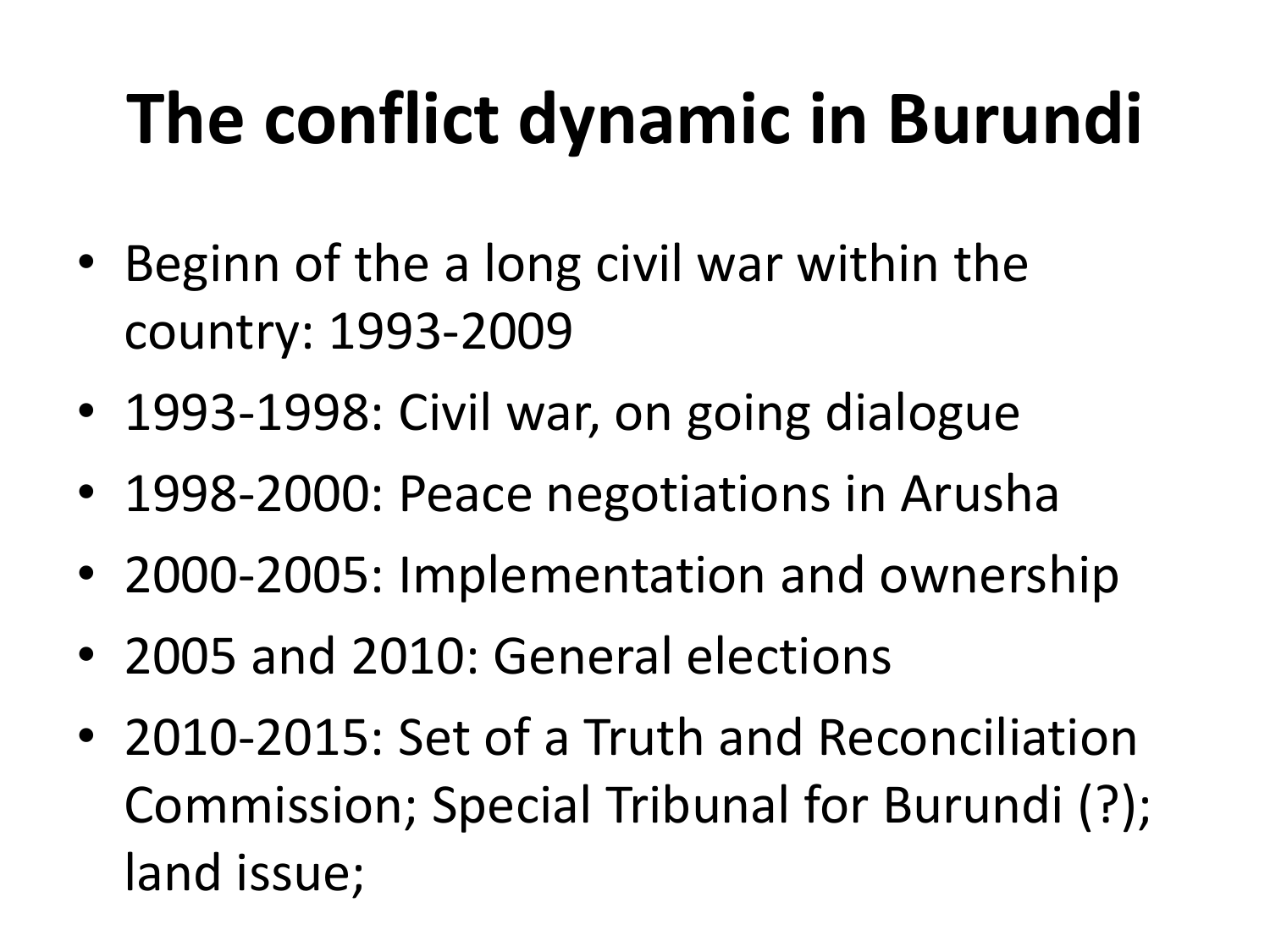#### **Context:**

- Conflict in the vicinity: between neigbours, relations between teachers and pupils, in «mixed» couples, split in families!!!!;
- From elite struggle to mass killings: violence instead of power-sharing and accommodation;
- Impact of violence on relationships between ordinary people;
- Social context: illetrism, poverty, lack of political culture, alternatives to shape one's live etc.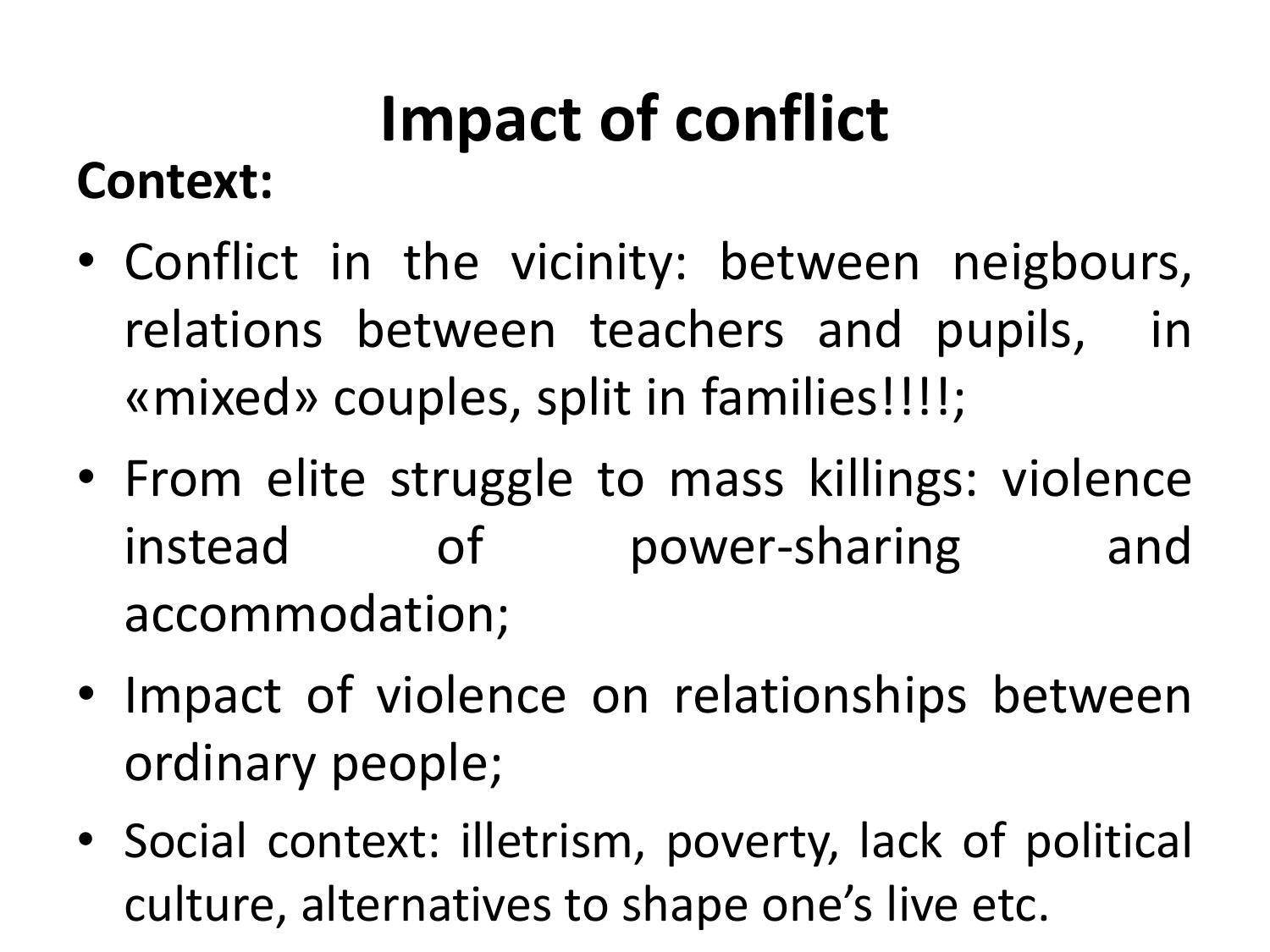#### **Consequences of the war:**

**Material destructions:** schools, health care centres, administration, infrastructures Possible to be rebuild, however cultural lose for people who are suddently uprooted from their origin, direct environment and roots (this can not be rebuild)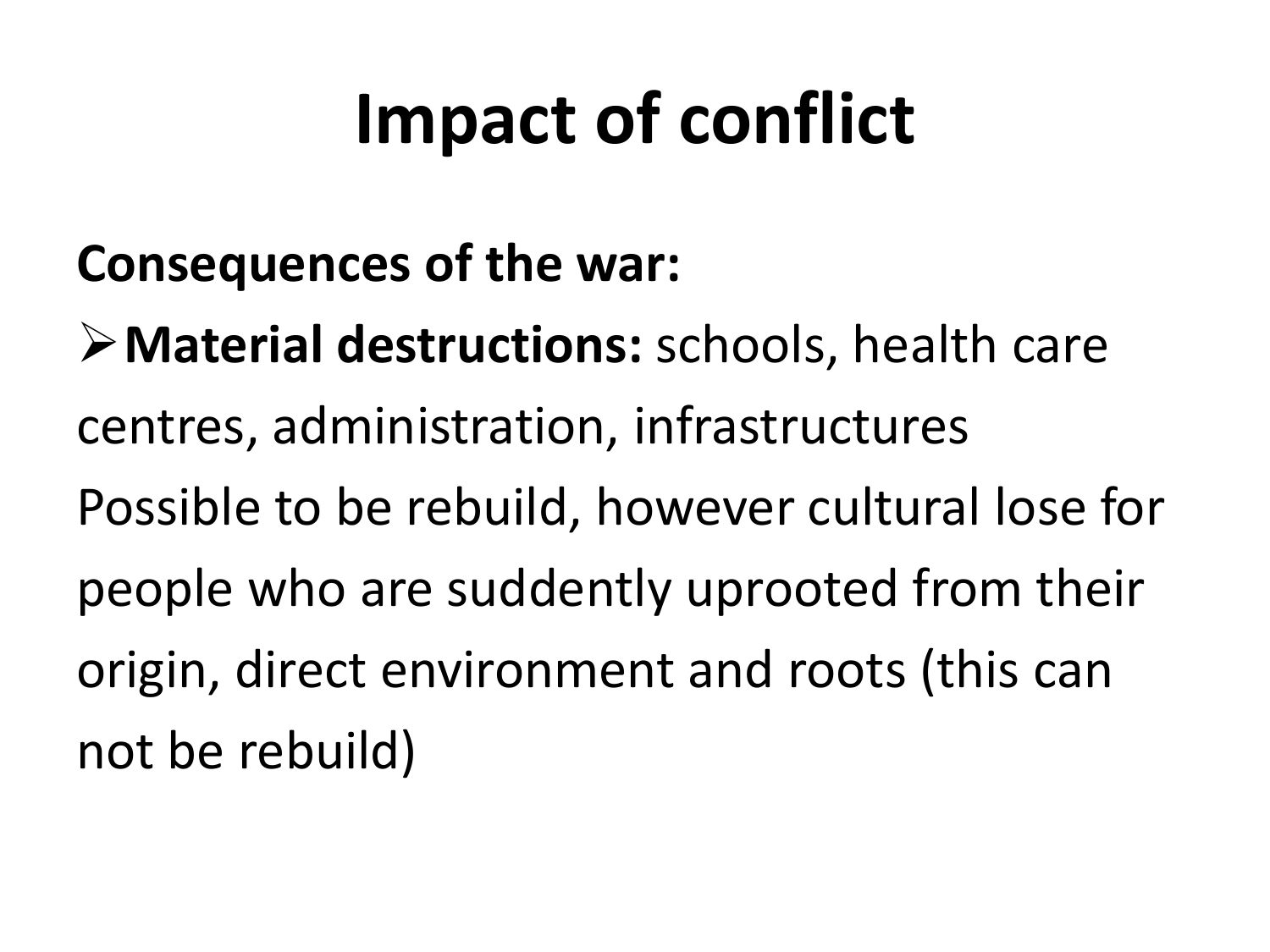#### **Human loss:**

- More the 1.000.000 refugees in the neigbouring countries
- A presence of refugees abroad: fixation, hardliners, sending and receiving country;
- More physicians abroad than within the country
- Ca. 600.000 deaths
- Widows, orphans, teenagers as family chiefs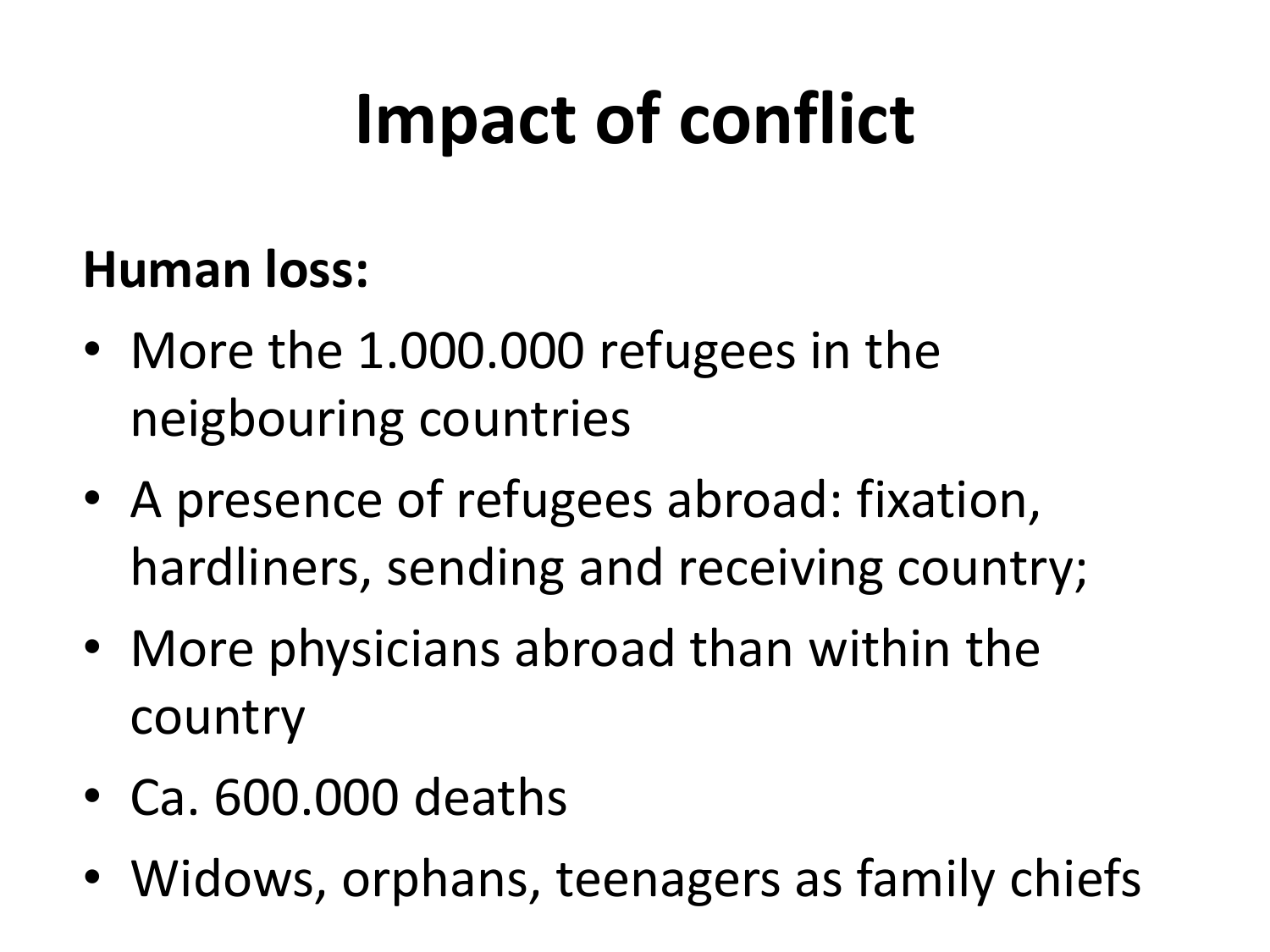- Internal displaced people;
- Enrollement of children and women in rebel groups;
- Instrumentalisation of youth, students, for political motive
- Subséquent poverty and vulnerability;
- Kids on/in the street, between 30 and 50.000;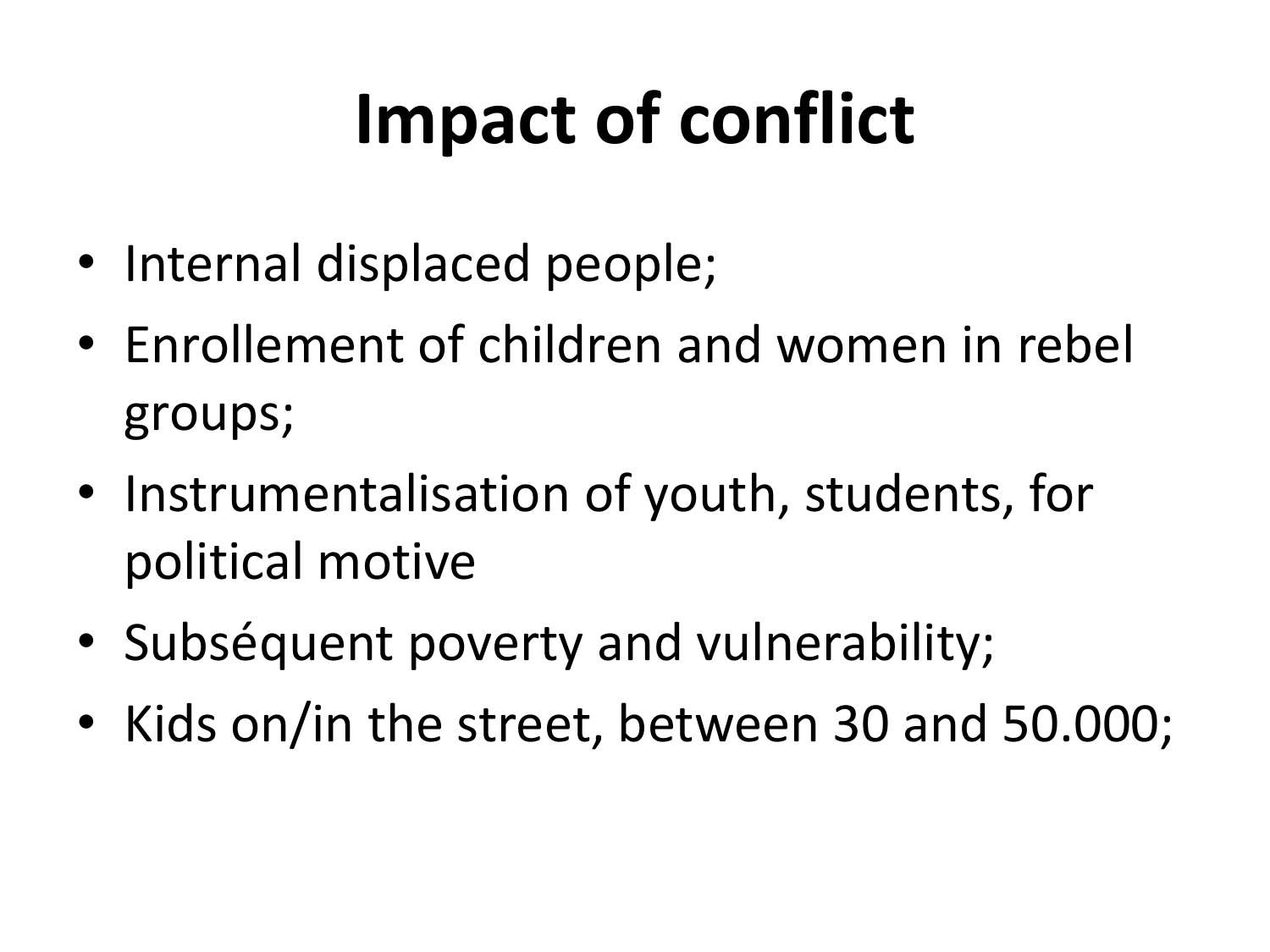#### **Psychological consequences:**

 $\checkmark$  Unhappyness about such ethnic and political, and social situation;

- $\checkmark$  Self-fullfilling prophecy;
- $\checkmark$  1993-1999: schrinking situation, civil wars, (from ordinary people);
- $\checkmark$  People get acquantainted with the war situation: travel through the country despite the war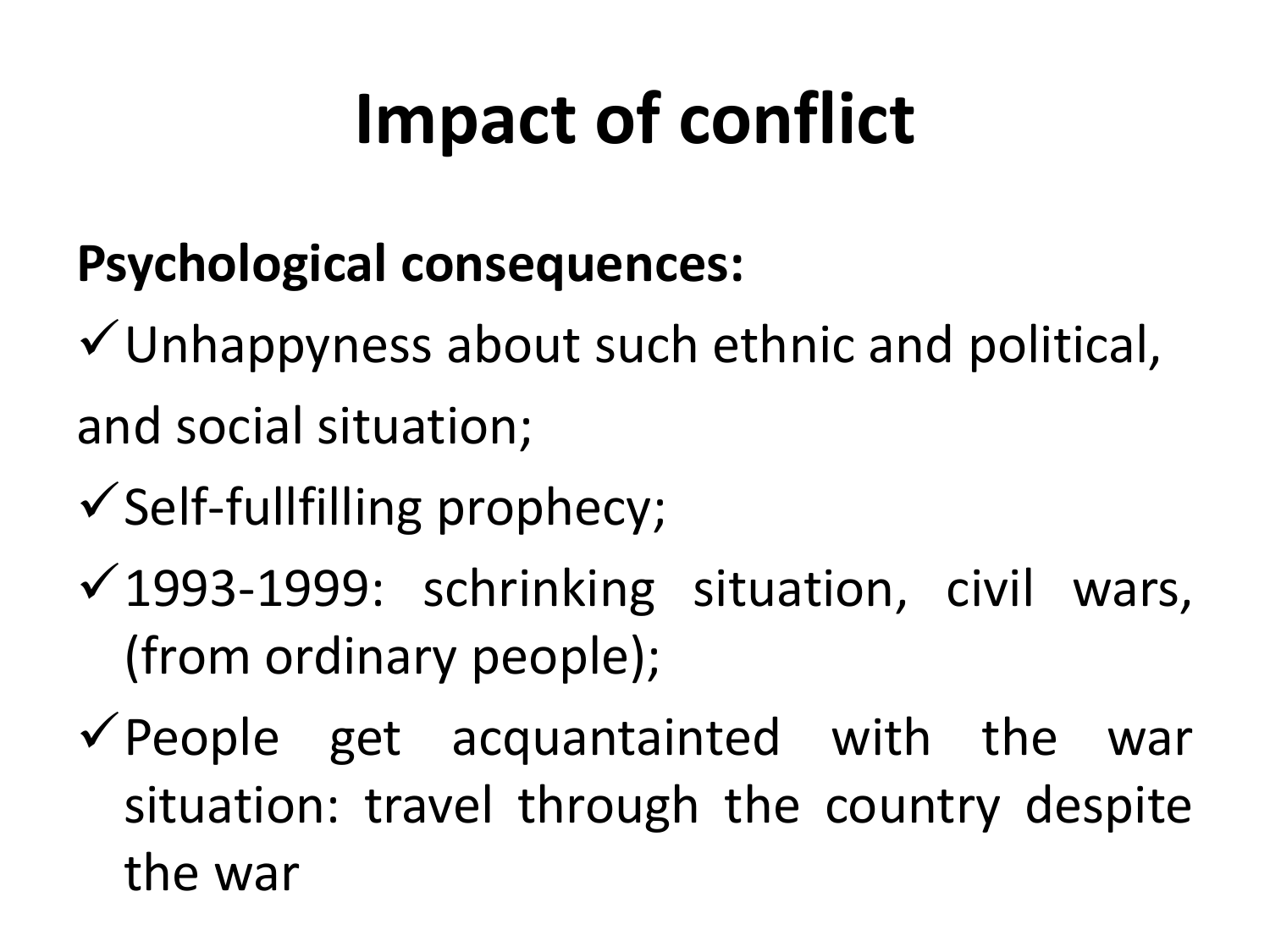#### **Deterioration of economic situation:**

- Illegal traffiking (no tax, then)
- no good public service delivery: Education, housing, health care, infrastracture,
- Corruption;
- Trade in and outside the country;
- ! !!!!Difficulty for the country to recover;
- Need of strong leadership, then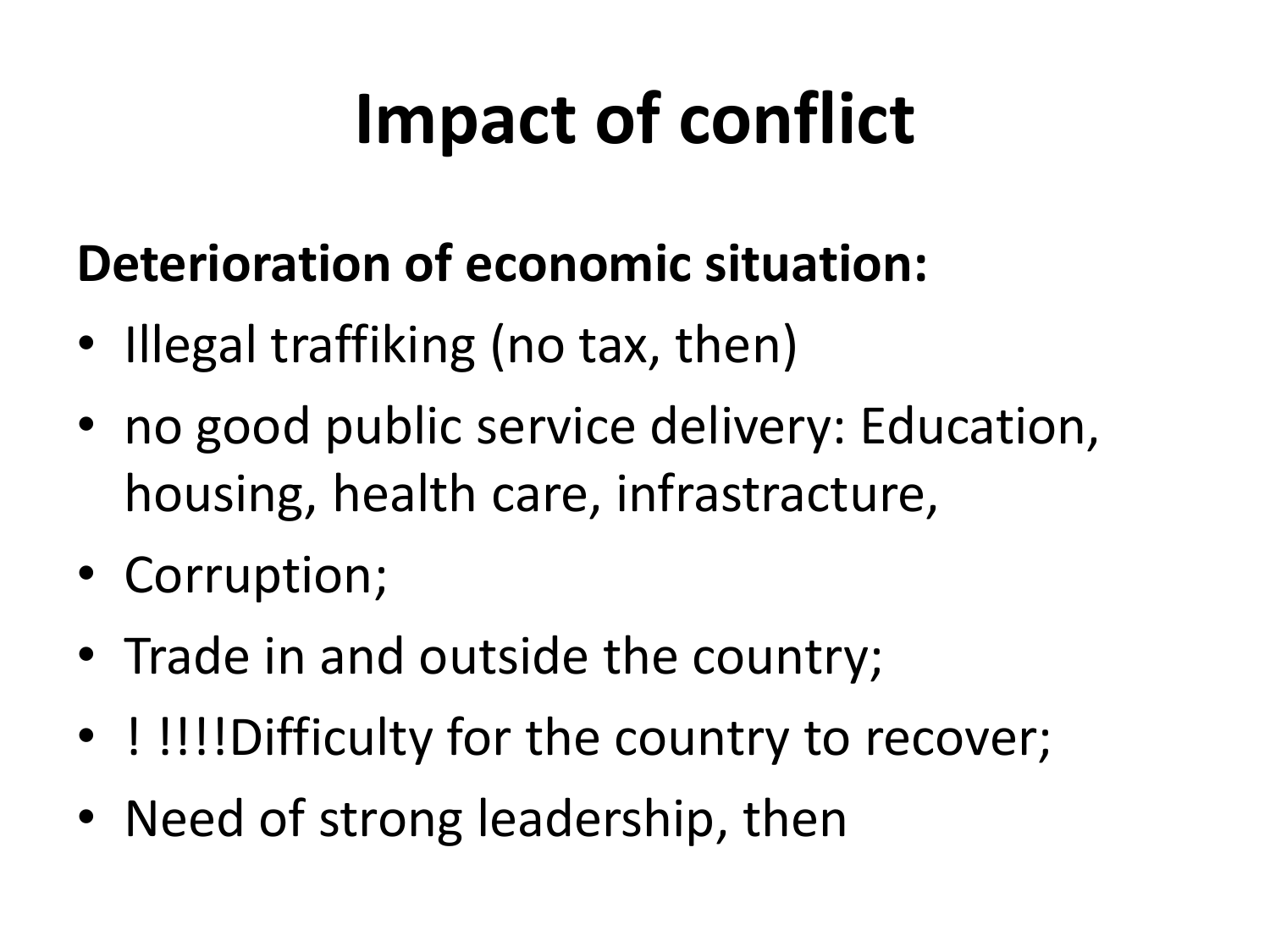#### • **!!!! CONFLICT PREVENTION !!!!**

#### Before they repeat you that «*conflict is normal*»…. Even if in front of your door!!!!